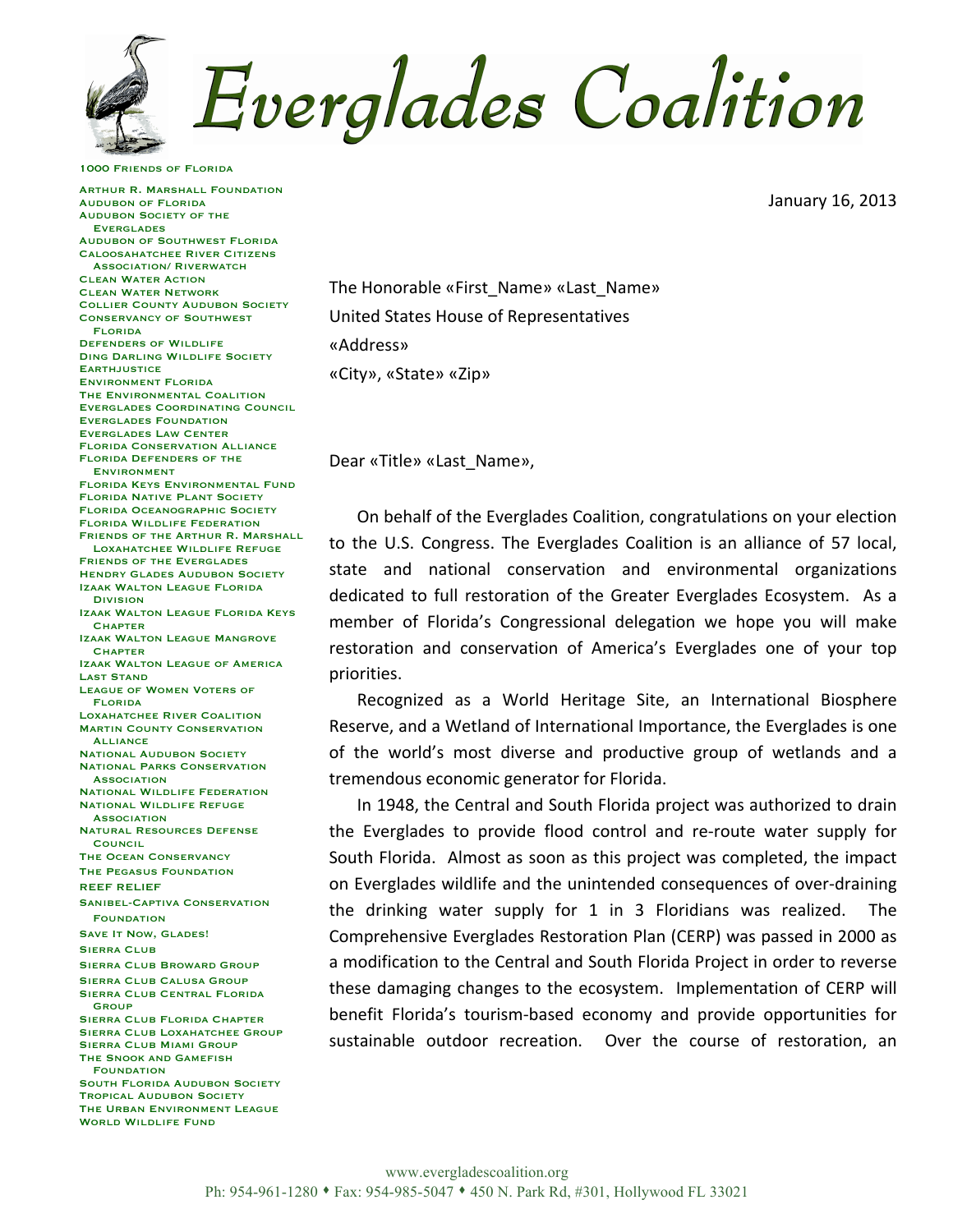estimated 442,000 direct and indirect jobs could be created with a more than 4 to 1 return on investment.<sup>1</sup> Over the past few years, significant steps have been achieved in CERP and other Everglades restoration projects, but there are critical challenges ahead to demonstrate success in the world's largest ecosystem restoration project. During the  $113<sup>th</sup>$  Congress, the Everglades Coalition urges the following:

Authorize additional Everglades restoration projects through a Water Resources Development Act (WRDA) **or other vehicles for authorization.** CERP was originally designed to be executed with bi-annual WRDA passage. However since 2000, WRDA has passed only one time, in 2007, and all projects that were authorized then are currently under construction. New projects *must* be authorized to continue progress in Everglades restoration.<sup>2</sup>

During the past year, the Central Everglades Planning Project was initiated to reform delays in planning new CERP projects, using the Central Everglades region as a pilot study. For some time, input from stakeholders, members of Congress and other decision-makers was that planning was taking too long, the process was not inclusive enough and that pieces of CERP were being planned in a vacuum. In response, this pilot is working to better include stakeholder input, plan multiple pieces of projects together and importantly, to shrink the average planning timeline from 5-6 years to 18 months. This reform makes regular passage of a WRDA even more important. If we reform the planning efforts on the front end and these more efficiently developed plans grow stale and circumstances change while awaiting WRDA passage, updates will be needed that could counteract the benefits of this long awaited reform.

**Provide adequate funding for Everglades restoration:** The primary funding sources for restoration projects are Energy and Water Appropriations to fund CERP's federal sponsor, the U.S. Army Corps of Engineers (USACE) and Interior and Environment Appropriations to fund Everglades National Park. The agency budget requests for appropriations targeted for the Everglades should be fulfilled so that restoration projects that are underway can be completed and new projects can get underway.

Constructing projects is of utmost importance to improve the health of the ecosystem while providing for job creation. The Everglades Coalition views as a priority, constructing CERP projects that put water in the right place at the right time and non-CERP projects, like the Tamiami Trail, that restores sheetflow into Everglades National Park. For example, we urge support for National Park Service funding to construct the additional 5.5 miles of bridging on Tamiami Trail, because this project will restore critical endangered species and fisheries habitat while creating more than 3,500 jobs in South Florida.

**Support efforts that conserve land in the Everglades:** The Everglades is now less than half of its historic size and Federal lands will benefit substantially from restoration because of the numerous National Park units,

 $<sup>1</sup>$  Mather Economics, "Measuring the Economic Benefits of America's Everglades Restoration." 2011.</sup>

<sup>&</sup>lt;sup>2</sup> The National Research Council of the National Academy of Sciences has noted, "Without passage of a new WRDA (or some other mechanism) to authorize these additional restoration projects, the federal government will be unable to maintain progress on several state-expedited projects now under way... The uncertain and sporadic occurrence of WRDA legislation has the potential to<br><sup>2</sup> The National Research Council of the National Academy of Sciences has noted, "Without pas

mechanism) to authorize these additional restoration projects, the federal government will be unable to maintain progress on several state-expedited projects now under way… The uncertain and sporadic occurrence of WRDA legislation has the potential to severely impede CERP progress..." Progress Towards Restoring the Everglades: The Fourth Biennial Review, 2012, pp. 41-45.